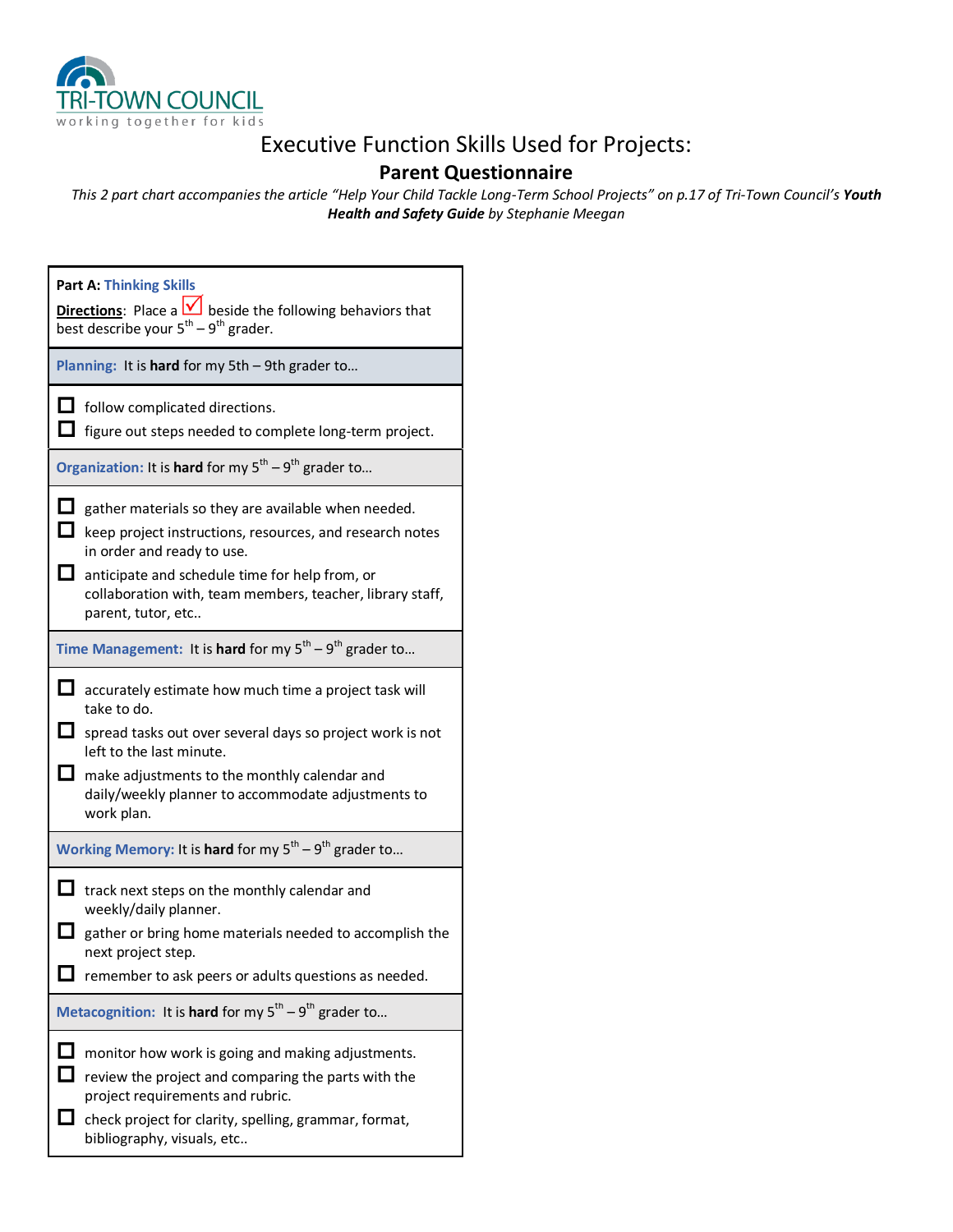

| <b>Part B: Behavior Regulation Skills</b><br><b>Directions:</b> Place a $\vee$ beside the following behaviors that<br>best describe your $5^{th}$ – 9 <sup>th</sup> grader. |                                                                                                                                                                                                                   |  |
|-----------------------------------------------------------------------------------------------------------------------------------------------------------------------------|-------------------------------------------------------------------------------------------------------------------------------------------------------------------------------------------------------------------|--|
| Response Inhibition: It is hard for my 5 <sup>th</sup> -9 <sup>th</sup> grader to                                                                                           |                                                                                                                                                                                                                   |  |
| ப                                                                                                                                                                           | ignore or eliminate distractions (social media, video<br>games, siblings, noise) that make it difficult to<br>concentrate and complete project tasks.<br>slow down and focus so project tasks get done carefully. |  |
| Emotion Regulation: It is hard for my $5^{th} - 9^{th}$ grader to                                                                                                           |                                                                                                                                                                                                                   |  |
|                                                                                                                                                                             | bounce back when discouraged, frustrated or<br>overwhelmed by obstacles.<br>work through feelings constructively so they don't get in<br>the way of project work.                                                 |  |
| Task Initiation: It is hard for my $5^{th}$ -9 <sup>th</sup> grader to                                                                                                      |                                                                                                                                                                                                                   |  |
|                                                                                                                                                                             | start a project that will take sustained effort over time.<br>initiate a project task that is difficult, time consuming or<br>personally uninteresting.                                                           |  |
| Flexibility: It is hard for my $5^{th}$ -9 <sup>th</sup> grader to                                                                                                          |                                                                                                                                                                                                                   |  |
|                                                                                                                                                                             | let go of what's not working and figure out another way<br>to do something.<br>be open to suggestions and ideas that don't align with<br>what s/he wants.                                                         |  |
| Goal-Directed Persistence: It is hard for my 5 <sup>th</sup> -9 <sup>th</sup> grader to                                                                                     |                                                                                                                                                                                                                   |  |
|                                                                                                                                                                             | maintain focus and not be sidetracked by tasks that are<br>not critical or diversions that don't add value.<br>finish all the steps to complete a project, including<br>turning in the final product.             |  |